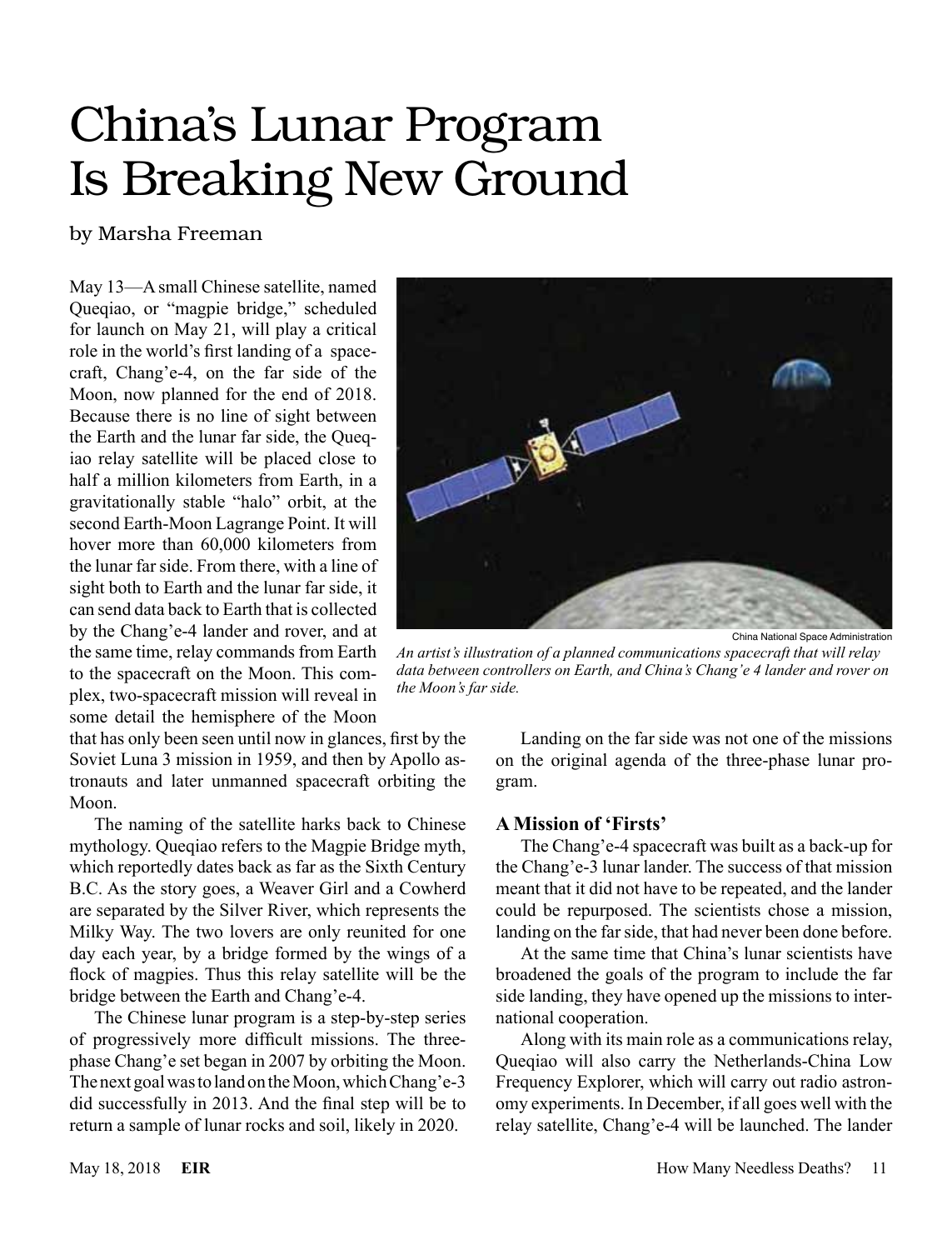carries a Landing Camera, Terrain Camera, Low Frequency Spectrometer, and Lunar Lander Neutrons and Dosimetry experiment, which were all developed in Germany.

The Chang'e-4 lander will carry out another "first." The probe will carry a "mini-biosphere," bringing an array of biology experiments to the lifeless Moon. Inside a small tin will be potato and arabidopsis seeds, along with silkworm eggs. The experiments were designed by 28 Chinese universities, and it is hoped that as the seedlings grow, they produce the oxygen that the silkworms need. "We want to study the respiration of the seeds and photosynthesis on the Moon," Lui Hanlong from Chongqing University explained.

The Chang'e-4 mission will also carry along secondary payloads that are hitching a ride on the rocket to the Moon. Two microsatellites, each weighing about 90 pounds, will carry out astronomy objectives, as they fly in formation orbiting the Moon. They will observe the sky in the very

low frequency range of the electromagnetic spectrum, as a test run for future potential astronomy missions. "Many astronomers around the world had proposed to observe at this low frequency range from space," said Chen Xuelei of the National Astronomical Observatory of China, last month, "and now we are proud that [the] Chang'e-4 mission will give us the opportunity to make the first peek at the heavens in this frequency range."

*Far side of the Moon.*

Students at the Harbin Institute of Technology developed an amateur radio payload for the first microsatellite. The second will carry a microcamera developed by King Abdulaziz City for Science and Technology in Saudi Arabia.

Follow-on lunar missions are now under discussion. One region of the Moon of particular interest is the South Pole. Orbiting spacecraft have indicated caches of water ice at the pole, in ultra-cold regions at the floor of craters which are in perennial darkness. Last year, the deputy director of China's Lunar Exploration and Space Program Center, Pei Zhaoyu, reported that China



NASA Goddard Space Flight Center Scientific Visualization Studio

"will carry out three missions at the Moon's polar regions, to research the geological structure and mineral composition of its South Pole, and we will take samples

back from the Moon on one of these missions."

The South Pole-Aitken Basin could well be a target.

## **Why the Far Side?**

Just comparing photographs of the near and far sides of the Moon demonstrates why exploration of the 40% of the Moon's surface that never faces the Earth will help provide answers to questions such as the formation, evolution, and development of the Solar System. The dominating feature on the far side is the South Pole-Aitken Basin. It is the oldest extant feature on the Moon, and one of the largest impact basins in the Solar System. The far-side geology lacks the smooth *maria* characteristic of near-side volcanic eruptions, which has been taken to indicate that the surface is older, formed before there was volcanic activity. But just recently, scientists have suggested that volcanic eruptions took place more re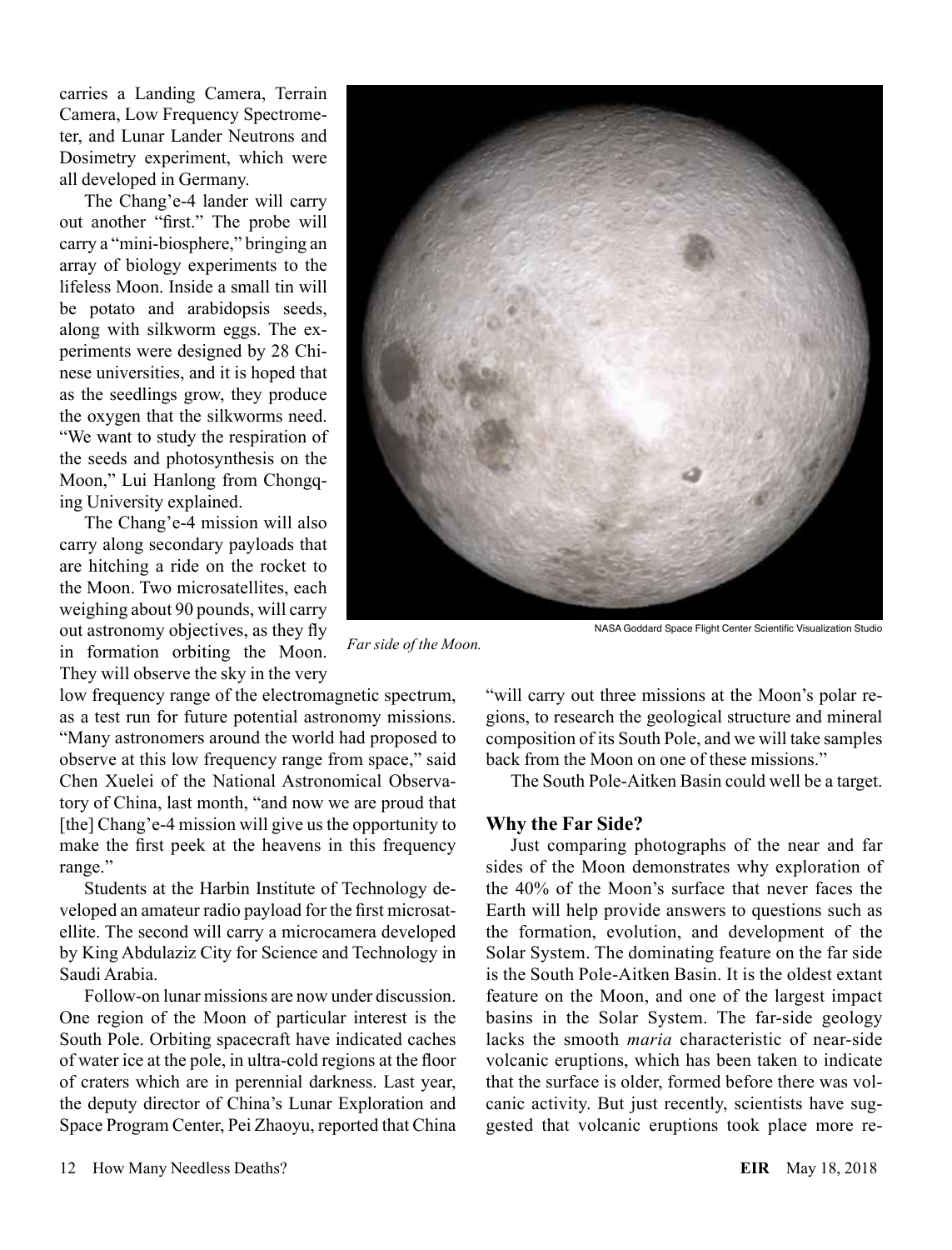cently than previously understood, millions rather than billions of years ago. Taking *in situ* measurements may help to refine further the various geologic ages of the Moon.

Analysis of rocks in the Basin using photographs taken from orbit, suggests that the rocks are unique. The crater is so deep—at about 6 kilometers—that the rocks would likely be older and of a different composition than those that have been sampled on the near side in the past, by Apollo astronauts and Russian robots. Such sample analysis will shed light on an age still present on the Moon, which history has virtually disappeared from the geologically active Earth.

Shielded from the electromagnetically noisy Earth, by facing away from the Earth, the far side of the Moon presents a unique opportunity to open a window to a portion of the electromagnetic spectrum otherwise hidden from view. Since the early days of lunar exploration, scientists have been anxious to put a radio telescope on the far side, to "look" out at the universe in very low frequencies. A broad array of phenomena could become visible, including those that are well known, but will look "new" in a different wavelength, such as the imaging of planets and the detection of asteroids, comets, and radio-emitting galaxies.

There has been conjecture that the future fuel for fusion energy—helium-3—that is deposited in the lunar soil by the solar wind, may be more "concentrated" on the far side than on the Earth-facing side (although "concentration" is relative, since the amount is in parts per billion). It may be that the side of the Moon facing the Earth is partially shielded from the Sun, which lowers the rate of deposition of the helium-3. Determining whether there is a difference will be one of the most interesting findings of the mission.

While China is in final testing for the launch of the Chang'e-4 to the far side, it is also readying the Chang'e-5 sample return mission. The date of that launch will be determined by the readiness of the Long March 5 rocket. This four-craft mission needs the larger Long March 5 launcher, which suffered an accident last July.

The sample return mission will set four new records in the Chinese lunar program. The lander will automatically collect samples of lunar dust and soil. It will place them in a hermetically sealed capsule. The capsule will automatically blast off from the surface of the Moon, and rendezvous and dock with a craft in orbit. As it approaches Earth, the capsule will undock from the orbiter and come back to Earth, at an interplanetary high velocity. Due to the complexity of the mission, as with automated sample returns in the past, the samples will be taken from a near-equatorial region on the lunar near side, where the craft are able to communicate directly with Earth.

Scientists are now planning a fourth phase of the Chinese lunar program, which will consist of three or four missions, between 2020 and 2030. The aim is to start to use the resources on the Moon. The chief designer of the Chang'e program, Wu Weiren, told China Central Television in March, that the South Pole would be a key target for a robotic research station. "As only the Moon's South Pole can receive sunlight in most of its area throughout the year, we want to land at such a place where there might be abundant sunshine and possibly water to build a research station to carry out relevant research using resources there," he explained. "Nobody has ever landed there yet. So it will be the first landing if we make it."

Chinese scientists have been awaiting a decision by the government to proceed with the most challenging mission of all—a manned landing on the Moon. During the national Space Day celebrations on April 24, the chief designer of China's manned space program, Zhou Jianping, hinted: "We have had in-depth discussions with many experts about manned lunar exploration, and conducted research on key technologies in recent years." Chinese scientists have started soliciting proposals for manned lunar landing and ascent vehicles from the public.

After the completion of this first three-phase lunar exploration program with the Chang'e-5 sample return, China will be resuming its manned space missions, as it begins assembly of a manned space station about two years from now. In the meantime, China is engaged in a broadening array of science, technology, and engineering projects.

## **Beijing to New York in Two Hours**

Wind tunnel tests are underway in China on a novel hypersonic airplane design. The tests have reached speeds of Mach 7, or 5,600 miles per hour. This is one of a number of projects underway, including rocketpowered reusable space planes and scramjet engines, to demonstrate next-generation vehicles that are reusable and fast, with both military and civilian applications. As Russian President Putin stated on March 1, when describing the advanced weapons systems under